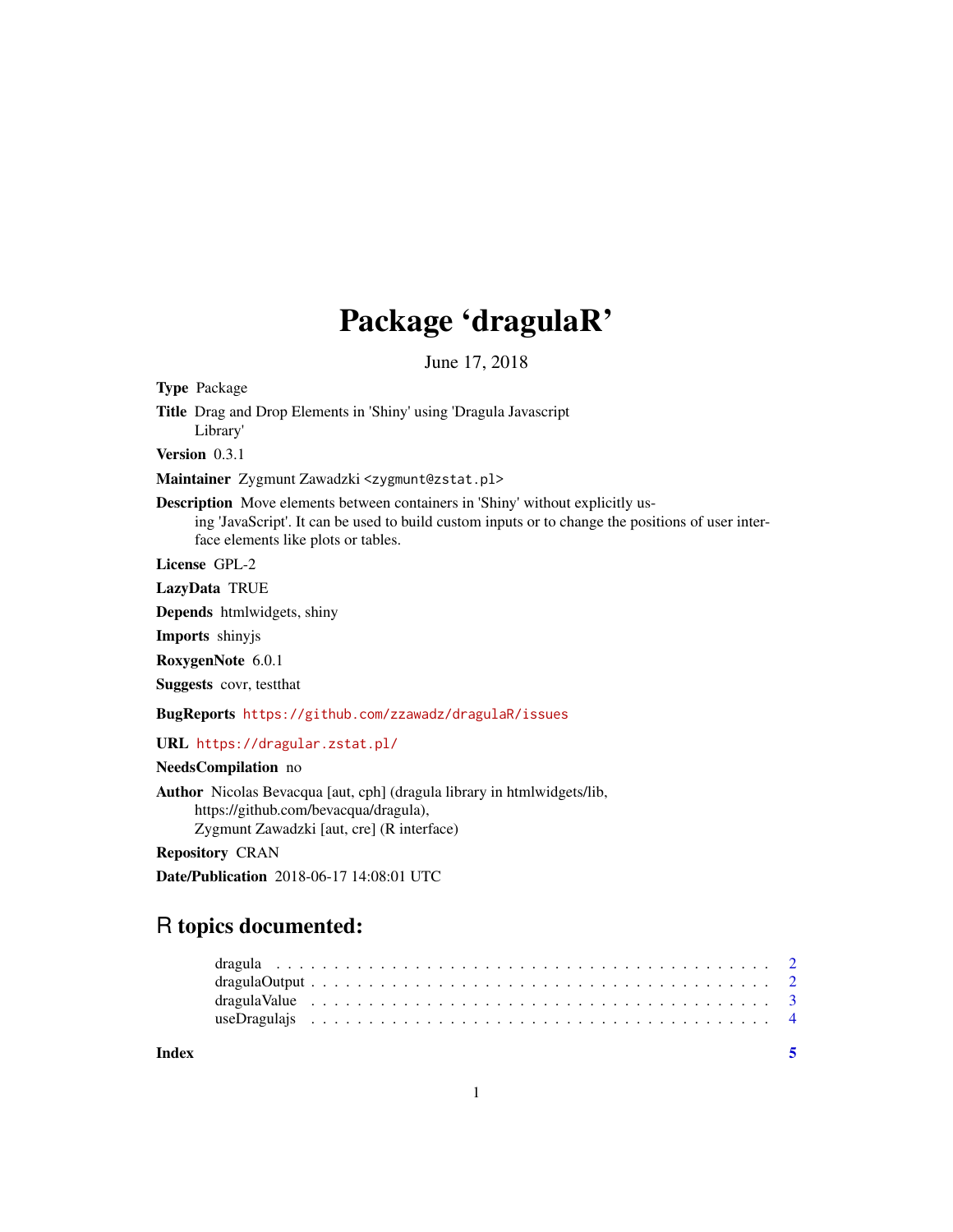<span id="page-1-0"></span>

#### Description

Create dragula instace to allow moving around elements of the registered containers.

#### Usage

 $dragula(x, id = NULL)$ 

#### Arguments

|    | vector of containers ids. Their's elements will become draggable. |
|----|-------------------------------------------------------------------|
| id | input id to read from in shiny.                                   |

#### Value

Return htmlWidget. Should be used only inside shiny ui.

#### Examples

```
if(interactive()) {
  path <- system.file("apps/example01-dragula", package = "dragulaR")
  runApp(path, display.mode = "showcase")
}
```
dragulaOutput *Dragula widget.*

#### Description

Create dragula widget.

#### Usage

dragulaOutput(outputId)

renderDragula(expr, env = parent.frame(), quoted = FALSE)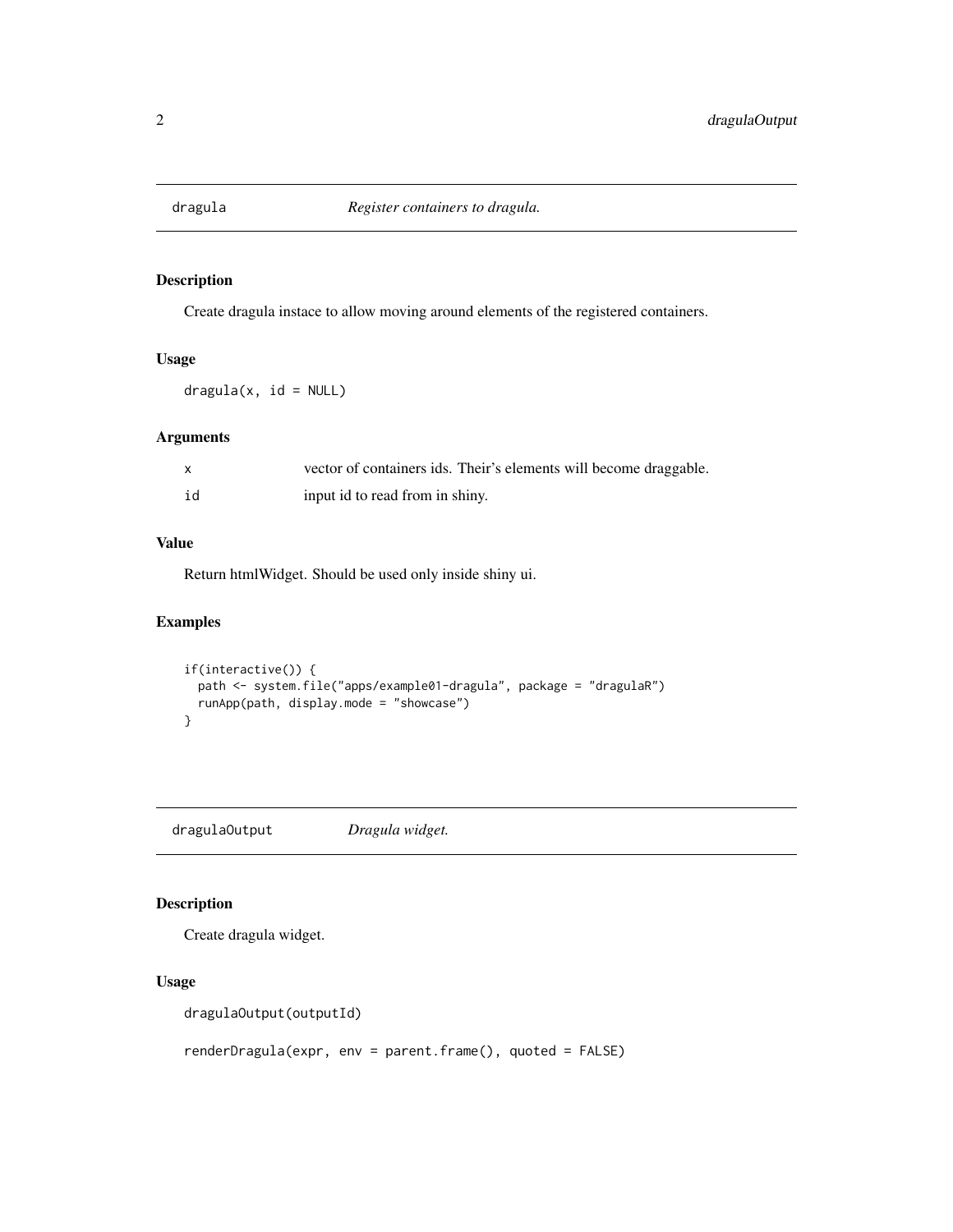#### <span id="page-2-0"></span>dragulaValue 3

#### Arguments

| outputId | output variable to read from.                                                                                            |
|----------|--------------------------------------------------------------------------------------------------------------------------|
| expr     | An expression that generates a dragula object.                                                                           |
| env      | The environment in which to evaluate expr.                                                                               |
| quoted   | Is expr a quoted expression (with $\text{quote}()$ )? This is useful if you want to save<br>an expression in a variable. |

#### Value

RETURN\_DESCRIPTION

#### Examples

```
if(interactive()) {
  path <- system.file("apps/example02-input", package = "dragulaR")
  runApp(path, display.mode = "showcase")
}
```
dragulaValue *Format dragula input object.*

#### Description

This is a utility function for better formatting dragula's input.

#### Usage

```
dragulaValue(x)
```
#### Arguments

x dragula input.

#### Examples

```
## Not run:
# Example call:
dragulaValue(input$dragula)
```
## End(Not run)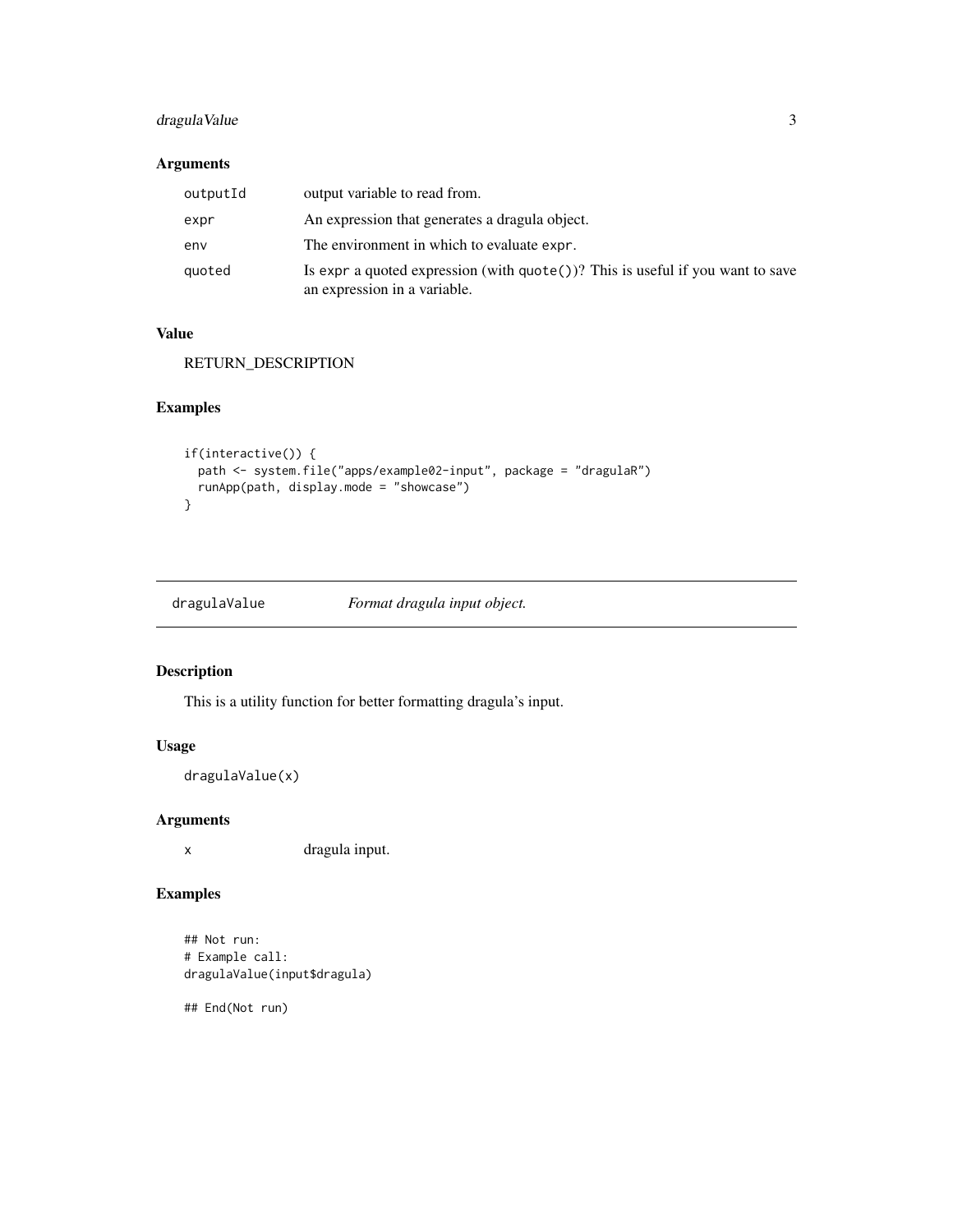<span id="page-3-0"></span>

#### Description

Register dragulaR's js functions for refreshing dragula object.

#### Usage

```
useDragulajs()
```
#### Examples

```
## Not run:
# See example for more details
library(dragulaR)
runApp(
  system.file("apps/example05-dragula-dynamic-elements", package = "dragulaR"),
  display.mode = "showcase")
```
## End(Not run)